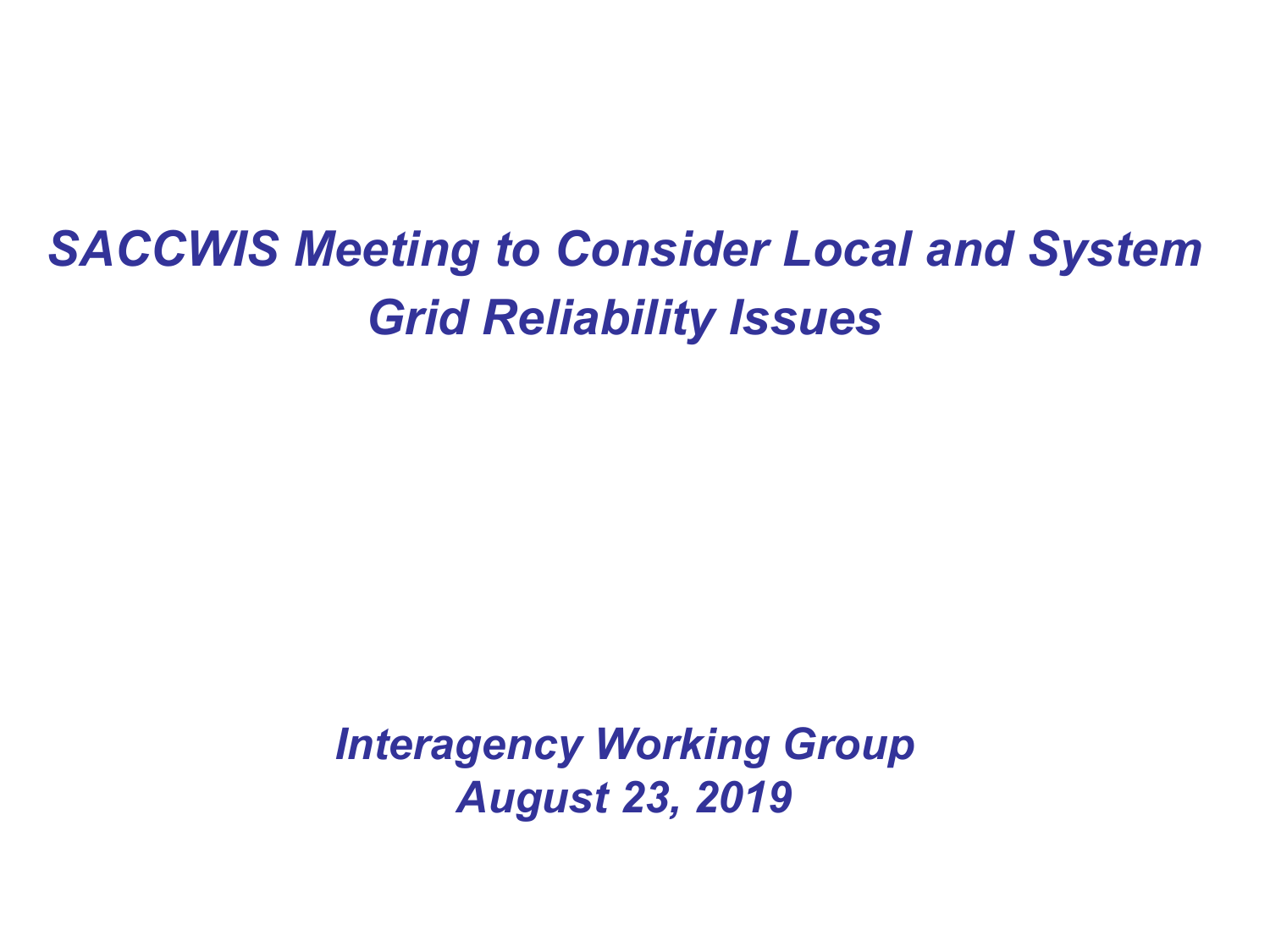# **Background**

- 2019 SACCWIS Report (3/8/19)
	- CAISO to perform local analysis for 2021 given delay in Mesa Loop-in project until 2022
	- SACCWIS would convene if CAISO found need for extension of Alamitos or Redondo
- CAISO 2021 Limited Local Capacity Study (7/11/19)
	- Baseline analysis did not find a need for extension
	- 476 MW to 816 MW needed for <u>local</u> needs in Western Los Angeles Basin under sensitivity scenarios
	- Notes system capacity need identified in CPUC Integrated Resource Plan (IRP) Ruling
	- Recommends extension of Alamitos for two years (until 12/31/22) to meet local and system needs
	- Exact MW amount to be determined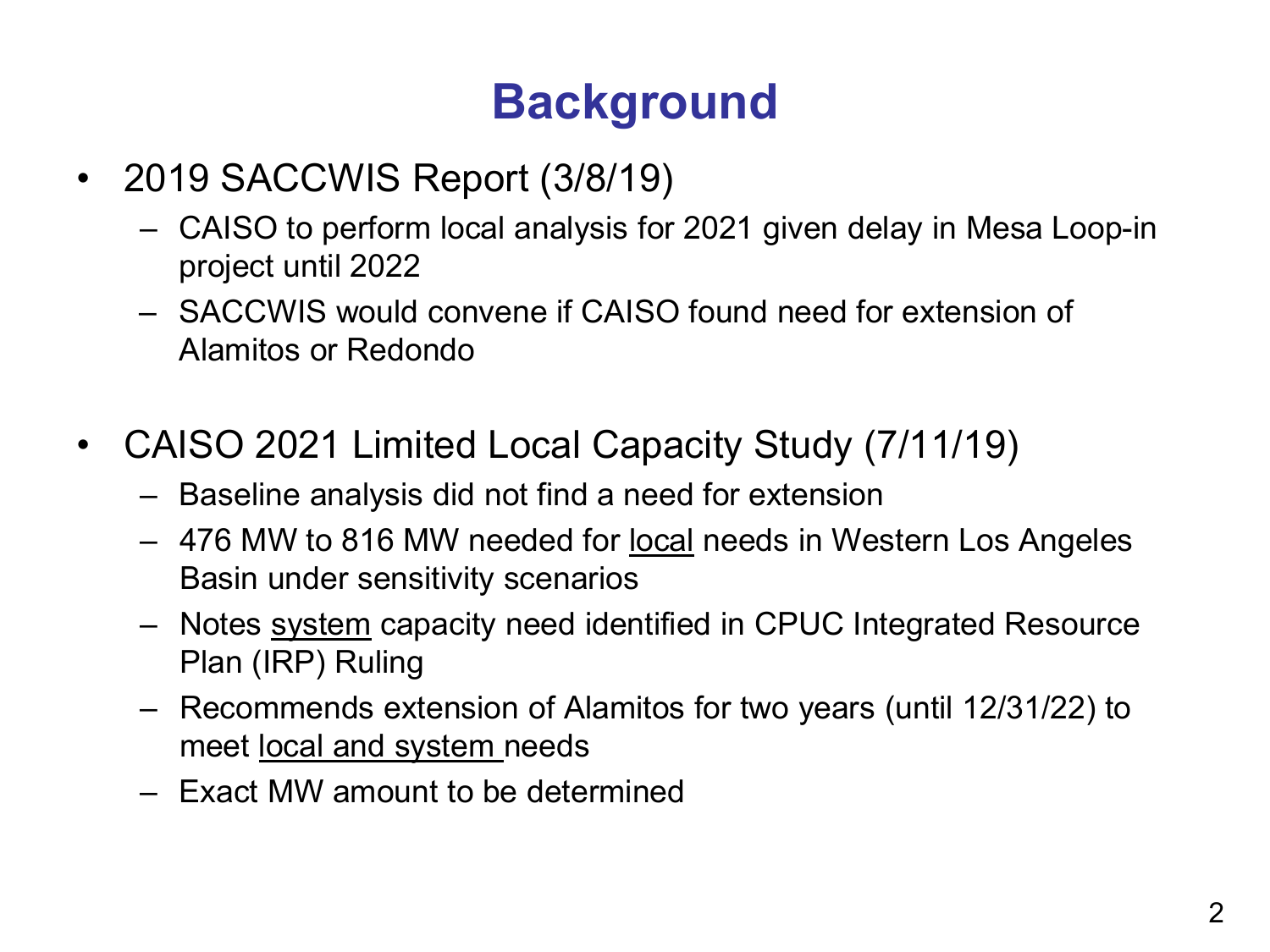## **CPUC Integrated Resource Plan (IRP) Ruling**

- Issued 6/20/19 in R.16-02-007
- Tightening of bilateral Resource Adequacy (RA) market
	- Some retirements earlier than expected
	- Potential additional mothballs and retirements
	- Changes to adopted Effective Load Carrying Capability (ELCC) factors
	- Peak load shifts: later in day and August to September
	- Uncertain ability to rely on imports to meet RA needs in future
- Three simultaneous approaches to meet system needs
	- Procure 2,000 MW new capacity by August 2021
	- SCE to procure 500 MW of existing non-OTC capacity
	- Extension of OTC compliance deadlines
- Decision in fall 2019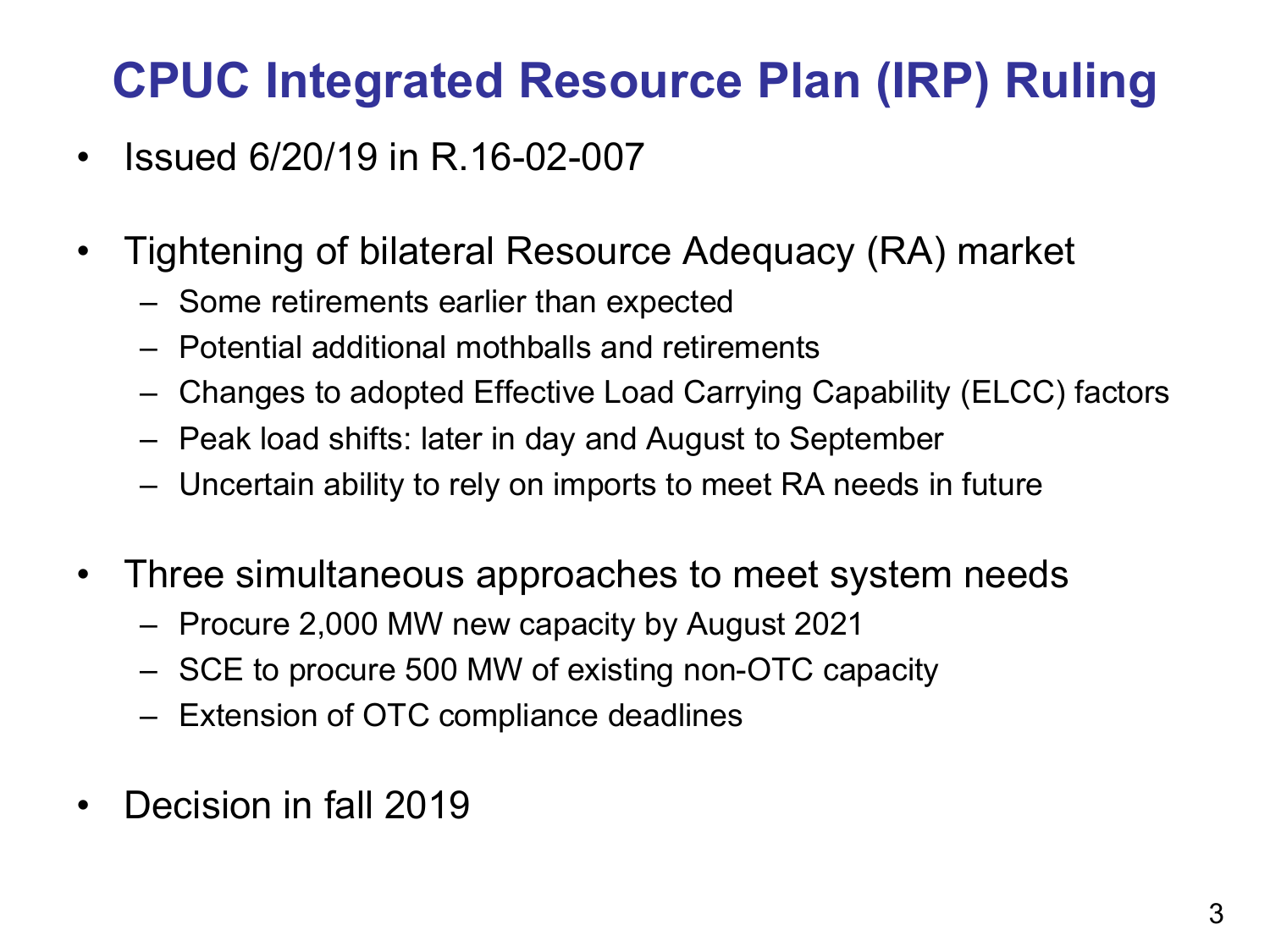## **Available Capacity (September)**



2019 Maximum Import Capability (MIC): 10,193 MW

Source: CPUC staff.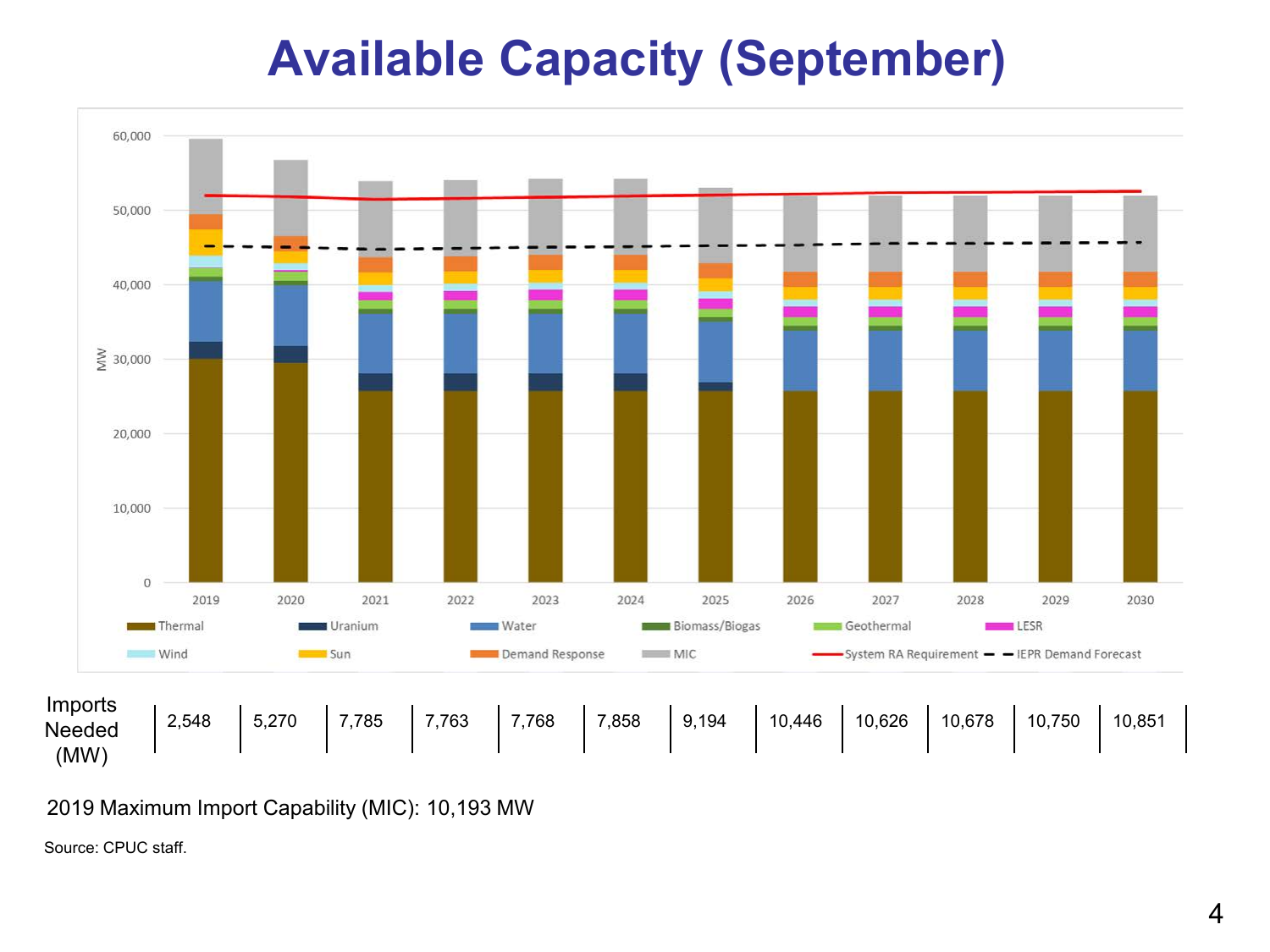## **OTC Units Available for Extension**

- Alamitos Units 3, 4, and 5  $(1,163 \text{ MW})$ 
	- Units 1, 2, and 6 retiring on 12/31/19 to provide emissions offsets for repower
- Huntington Beach Unit 2 (215 MW)
	- Unit 1 retiring 12/31/19 to provide emissions offsets for repower
- Ormond Beach Units 1 and 2 (1,516 MW)
- Redondo Beach Units 5, 6, and 8 (848 MW)
	- Unit 7 retiring 9/30/19 to provide emissions offsets for Huntington Beach repower
- **Total: 3,742 MW available for extension**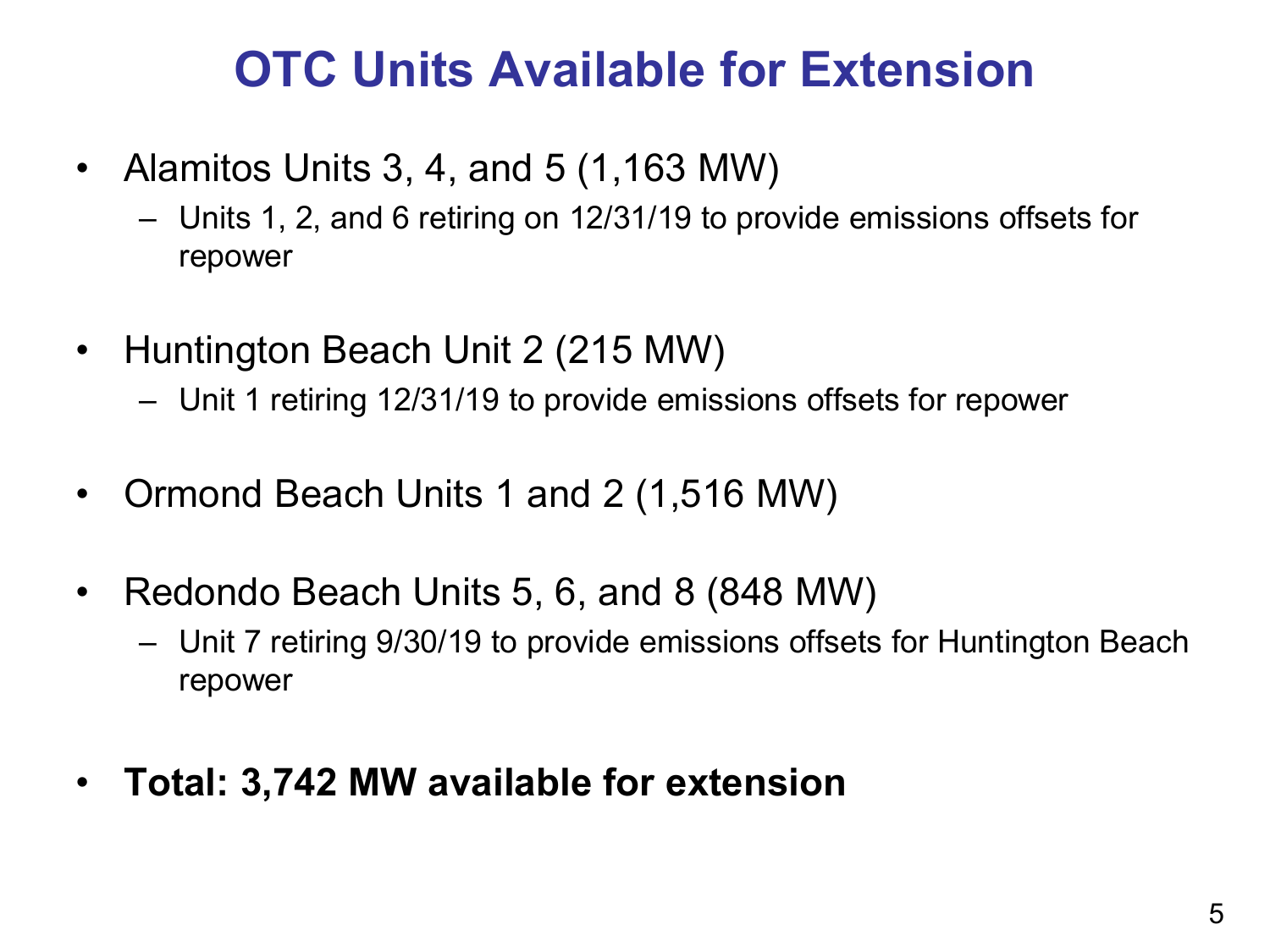#### **Procurement Scenarios**



Source: CPUC staff.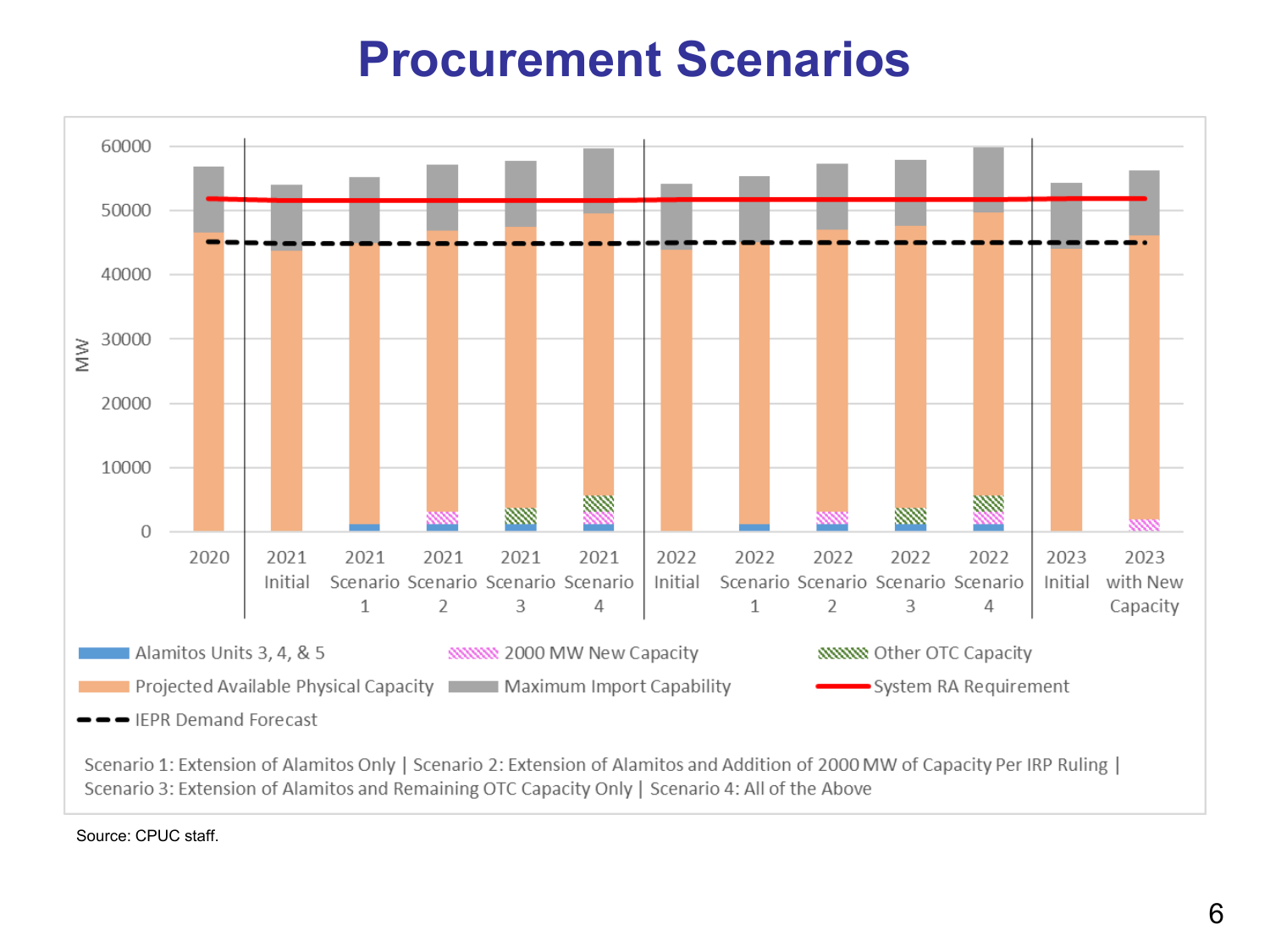## **Projected Ocean Water Flow Rates with Extension of Alamitos and Ormond**



Source: CEC and State Water Board Staff, Updated August 22, 2019.

Assumptions:

- Projected water usage based on 2018 data.
- Alamitos 3-5, Huntington Beach 2, Ormond 1 and 2, and Redondo 5, 6, and 8 stay online through 2022.
- Moss Landing has "zero" water usage after 2020 compliance, though it is pursuing Track 2, and there will be some water usage.  $\overline{7}$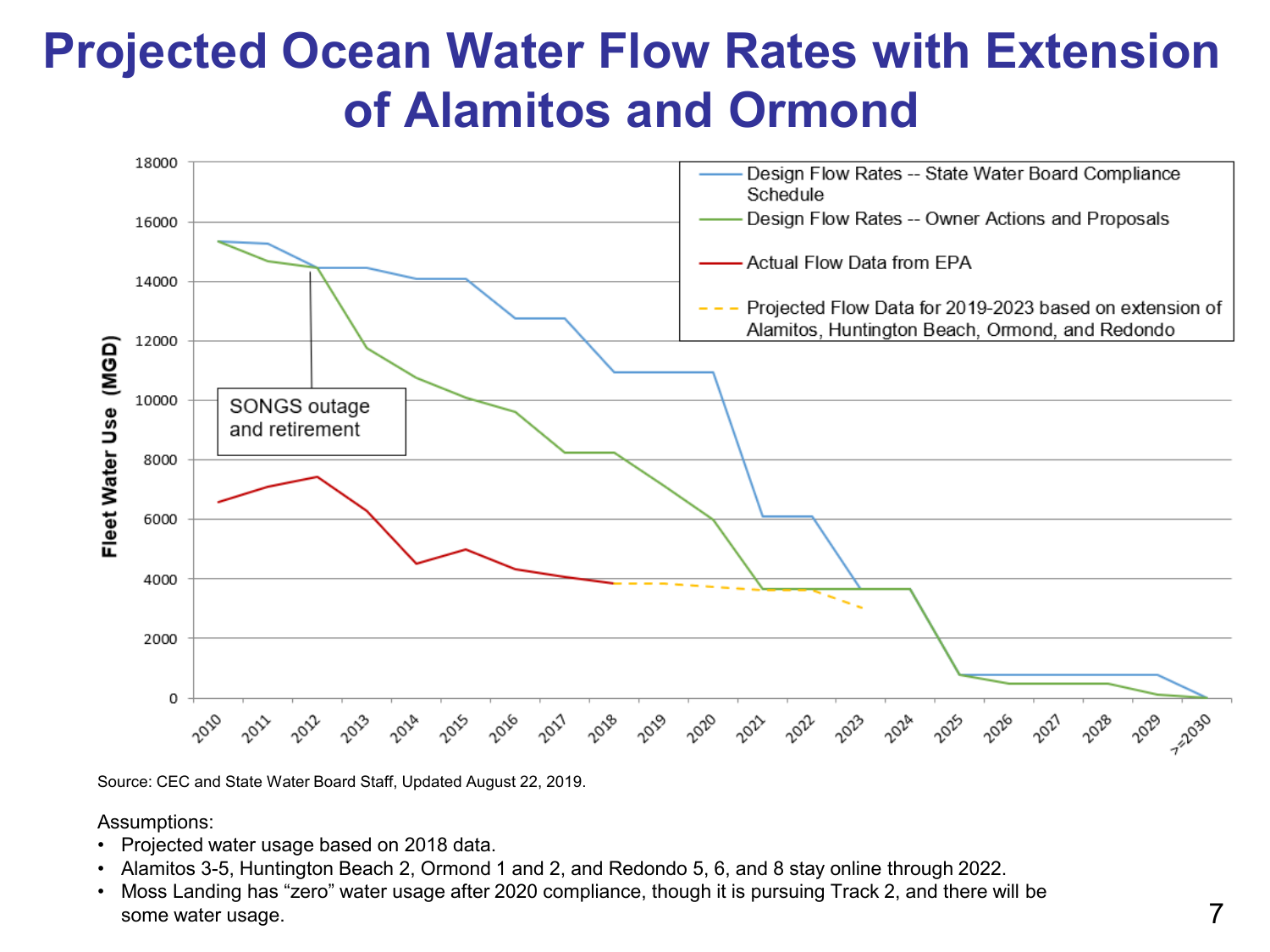# **Options in Proposed SACCWIS Report**

- Three options
	- No action
	- Extend Alamitos (Units 3, 4, and 5) for two years to address local need
	- Extend Alamitos (Units 3, 4, and 5) and one or more other OTC resources for two years to address system and local needs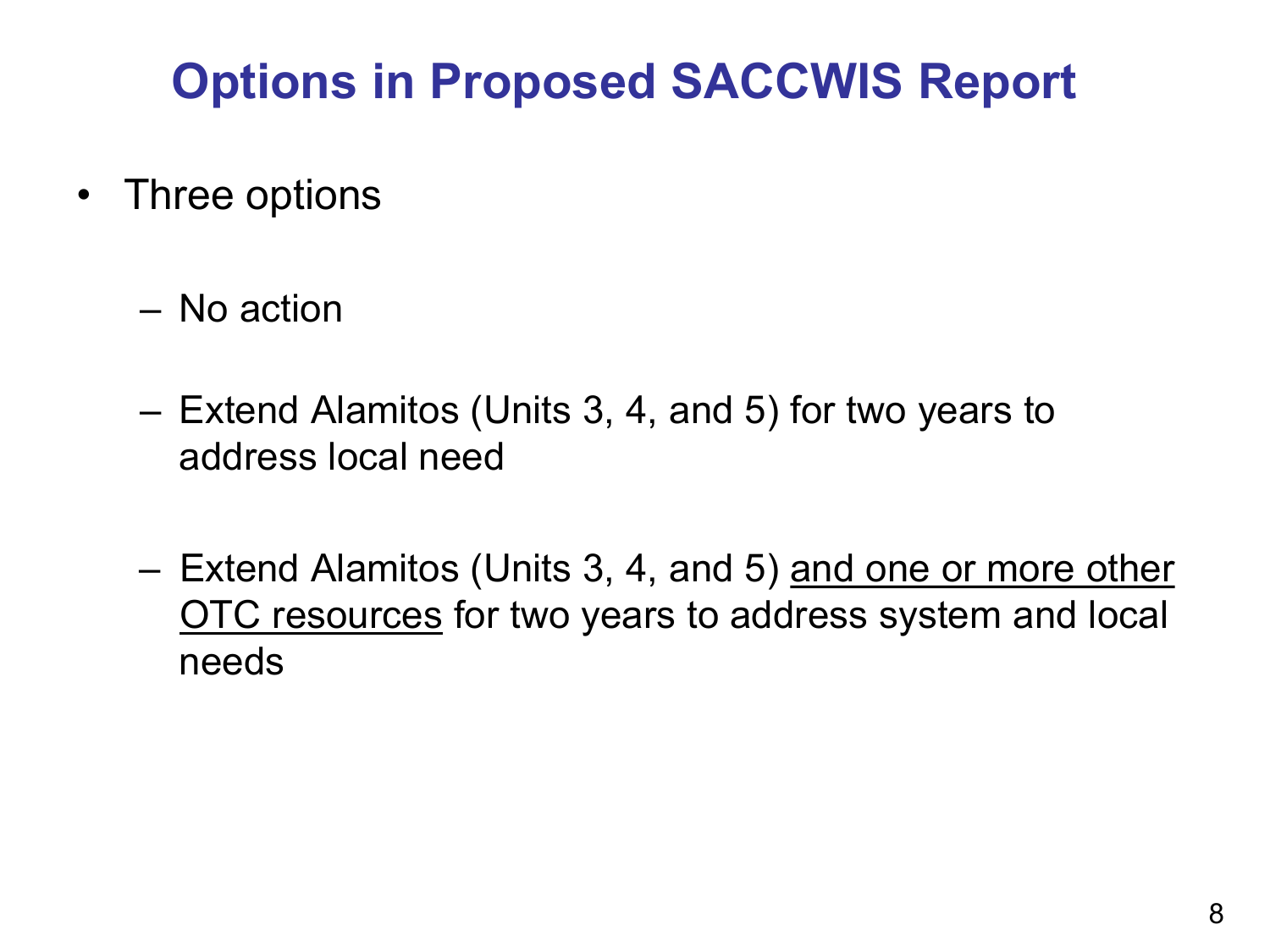## **Recommendation in Proposed SACCWIS Report**

- **Recommendation: Extend Alamitos and one or more other OTC resources for two years**
	- Begin permit and OTC Policy updates for Alamitos now
	- Interagency Working Group performs additional analysis in fall 2019
	- SACCWIS reconvenes in fall 2019 to make concrete recommendation for other OTC resource(s)
- Advantage of OTC compliance date extensions
	- Mitigate delays in procuring new capacity by 2021
	- Low capacity factors, and do not expect higher capacity factors under an extension (no increased air and water effects)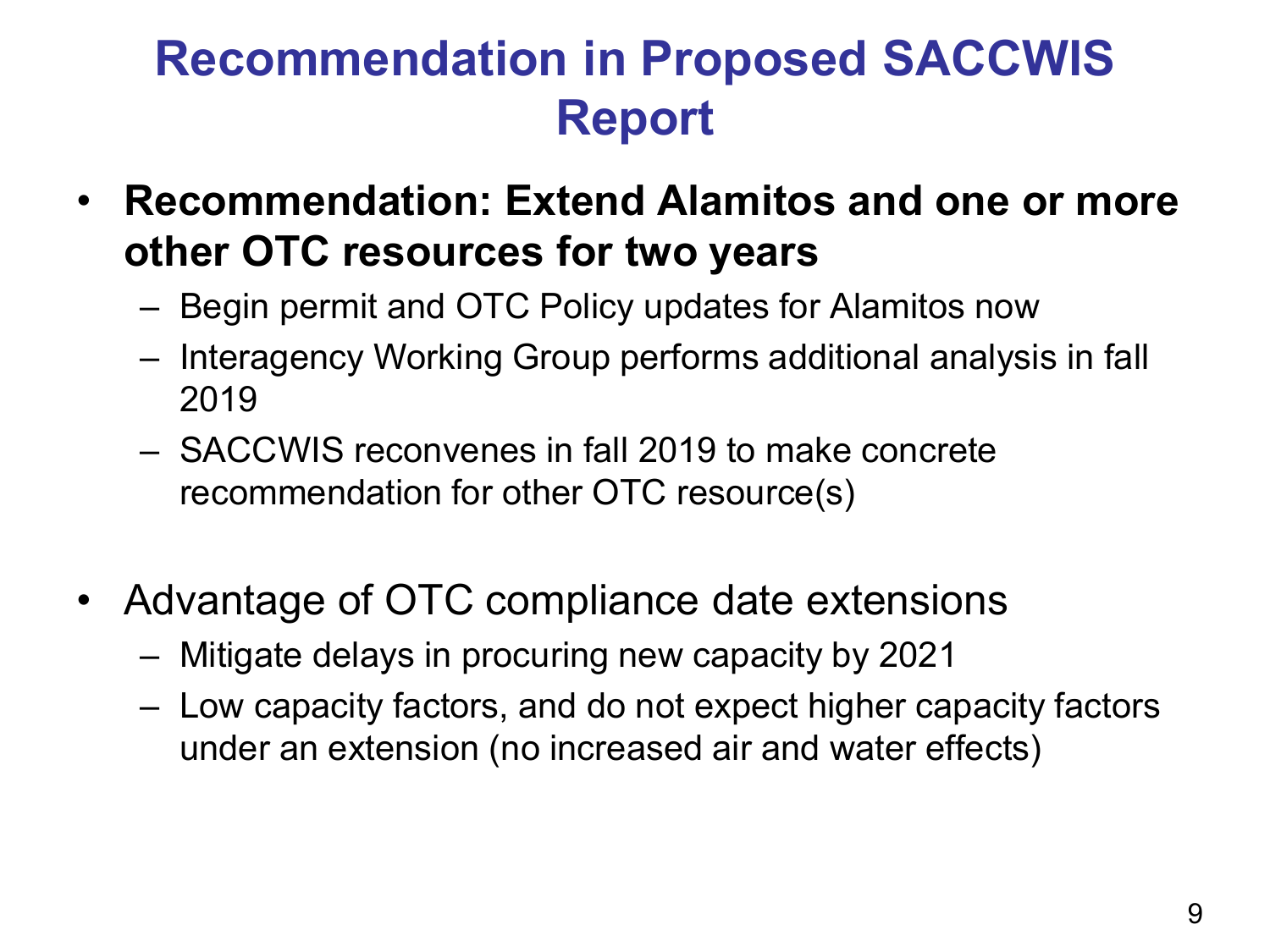## **OTC Extension Process**

- Group 1 Tasks: Interagency Working Group prepares report for SACCWIS (**DONE**)
- Group 2 Tasks
	- IAWG presents report to SACCWIS (**8/23/19**)
	- SACCWIS considers report (**8/23/19**)
	- SACCWIS representative presents to State Water Board

If State Water Board approves extension:

- Group 3 Tasks (State Water Board Staff)
	- Review changes to OTC Policy
	- Prepare draft staff report, amendment language, and resolution
	- Bring amendment before Board
	- Submit administrative record to Office of Administrative Law for review and approval
- If needed, repeat in late 2019 for additional OTC resource(s)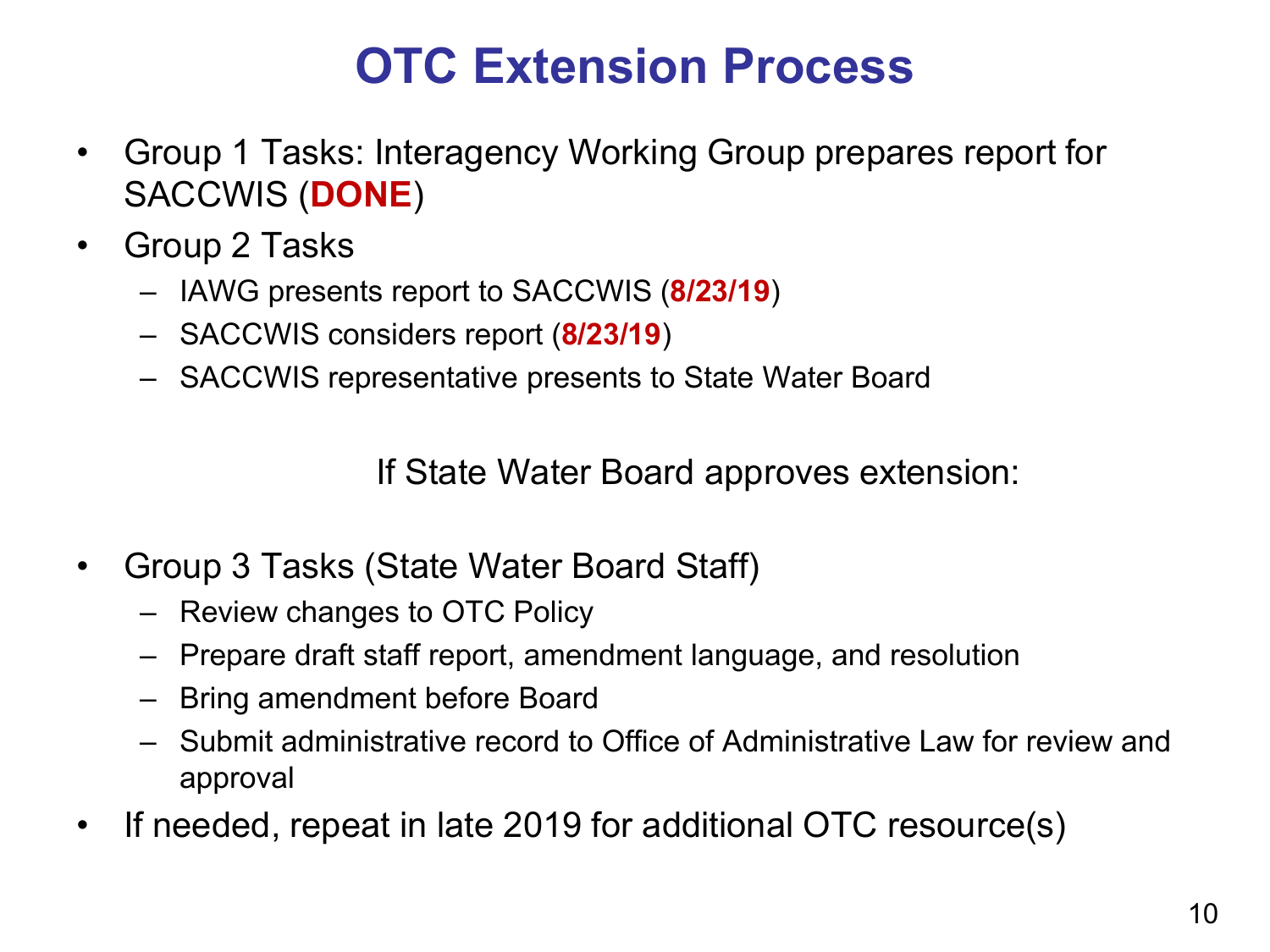## **Permit Updates for Alamitos**

- Los Angeles Regional Water Board (9-12 months)
	- National Pollutant Discharge Elimination System (NPDES) permit
	- Time Schedule Order (TSO)
	- San Gabriel Metals Total Maximum Daily Load (TMDL)
	- Occurs concurrently with State Water Board OTC Policy amendment
- South Coast Air Quality Management District (SCAQMD) and EPA Region 9 (estimate: 6-12 months)
	- Only affects Unit 3, which is identified in permits as part of a repower (units 4 and 5 can operate under existing permit)
	- AES submits application to SCAQMD to update boiler shutdown date in Title V permit (may require public notice by EPA)
	- AES modifies retirement plan for boiler filed with SCAQMD